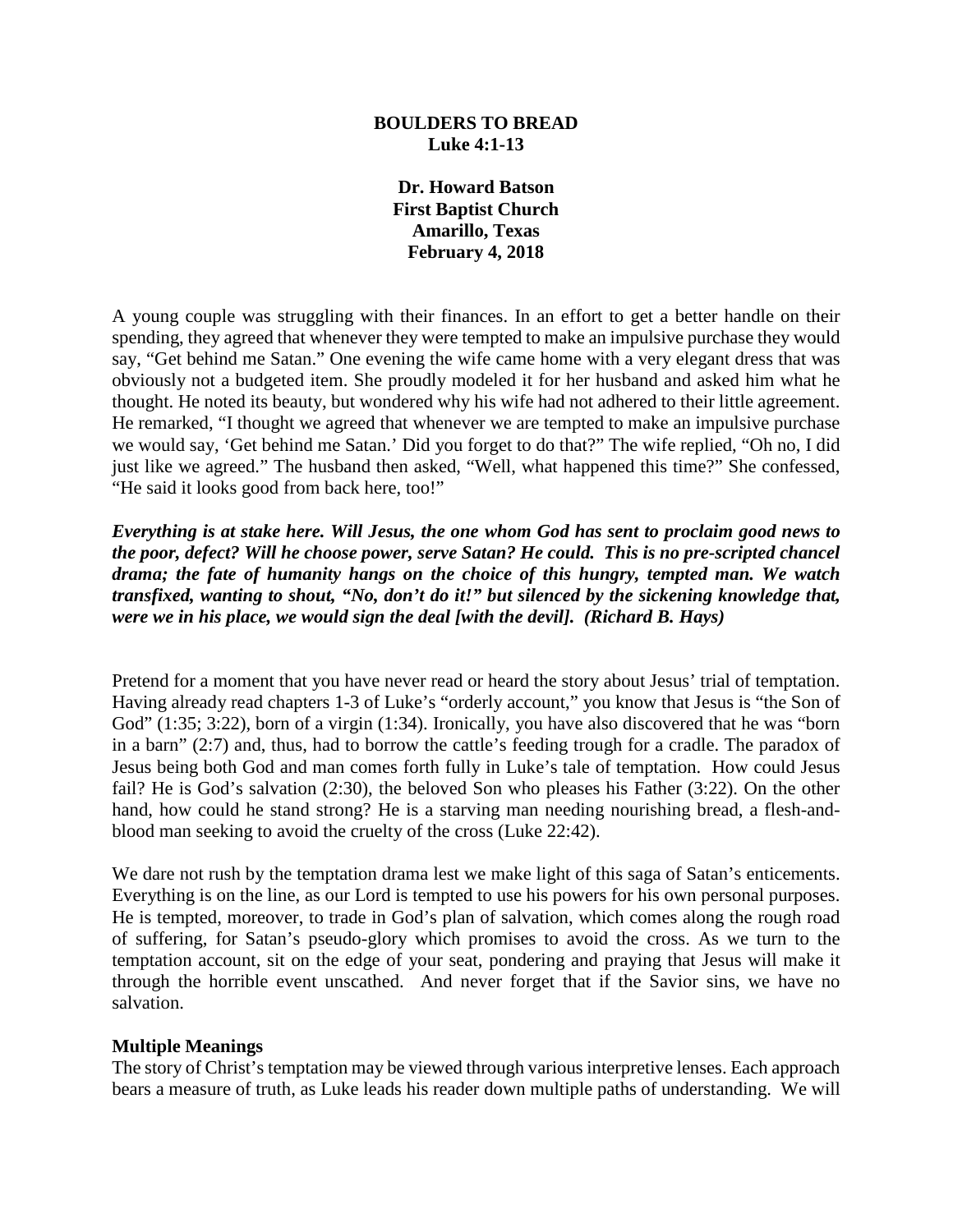review the various readings of the passage here and more fully unpack them as we approach the verses below. In the temptation event:

- 1. Jesus is presented as the true Israel who is faithful to his Father in the wilderness, when Israel of old failed.
- 2. Jesus is presented as the new Adam who faces the trial of the tempter as did Adam and Eve, yet without succumbing to Satan's snare.
- 3. Jesus is presented as a suffering servant of Isaiah (Isaiah 53) who accomplishes the victory of our redemption by going through suffering and death, rather than avoiding it.

# **By the Spirit (Luke 4:1)**

The opening verse of the narrative reminds us of Jesus' unique relation to the Holy Spirit. We have clearly learned that Jesus was conceived through the creative power of the Holy Spirit (1:35), and we witnessed the Spirit as it descended like a dove upon Jesus at his baptism (3:21-22). We are, therefore, not surprised to find him both "full of the Spirit" and "led about by the Spirit." As this chapter progresses, Jesus will be empowered by the Spirit (4:14) and anointed by the Spirit (4:18). Before Satan seeks to sidetrack our Savior, Luke lets his readers know that the ministry of the Messiah is guided by God's Spirit rather than the tempting powers of darkness.

#### **By the Devil (Luke 4:2a)**

No doubt, the language of being led in the wilderness reminds us of God's leading ancient Israel there: "And you shall remember all the way which the Lord your God has led you in the wilderness these forty years…" (Deuteronomy 8:2), and "He led you through the great and terrible wilderness, with His fiery serpents and scorpions..." (Deuteronomy 8:15). Jesus is not being led to an idyllic retreat. Rather, this wilderness, like Israel's, is the waterless place of snakes and scorpions (Deuteronomy 8:15).

Let's note the similarities between Jesus' wilderness experience and that of ancient Israel.

- 1. Both were divinely led into the wilderness (Deuteronomy 8:2, 15; Luke 4:1).
- 2. Both endured a period of forty—forty years for Israel, forty days for Jesus (Exodus 16:35; Numbers 14:34; Deuteronomy 8:2, 4; Luke 4:2).
- 3. Both are referred to as "the Son of God" (Exodus 4:22-23; Luke 4:3, 9).
- 4. Both were tested along similar story lines during their wilderness wanderings. a. Israel was allowed to hunger in order to learn that one does not live by bread alone (Deuteronomy 8:3; cf. Luke 4:2-4).

b. Israel was instructed to worship the one and only God and not follow other gods (Deuteronomy 6:4-15; cf. Luke 4:6-8).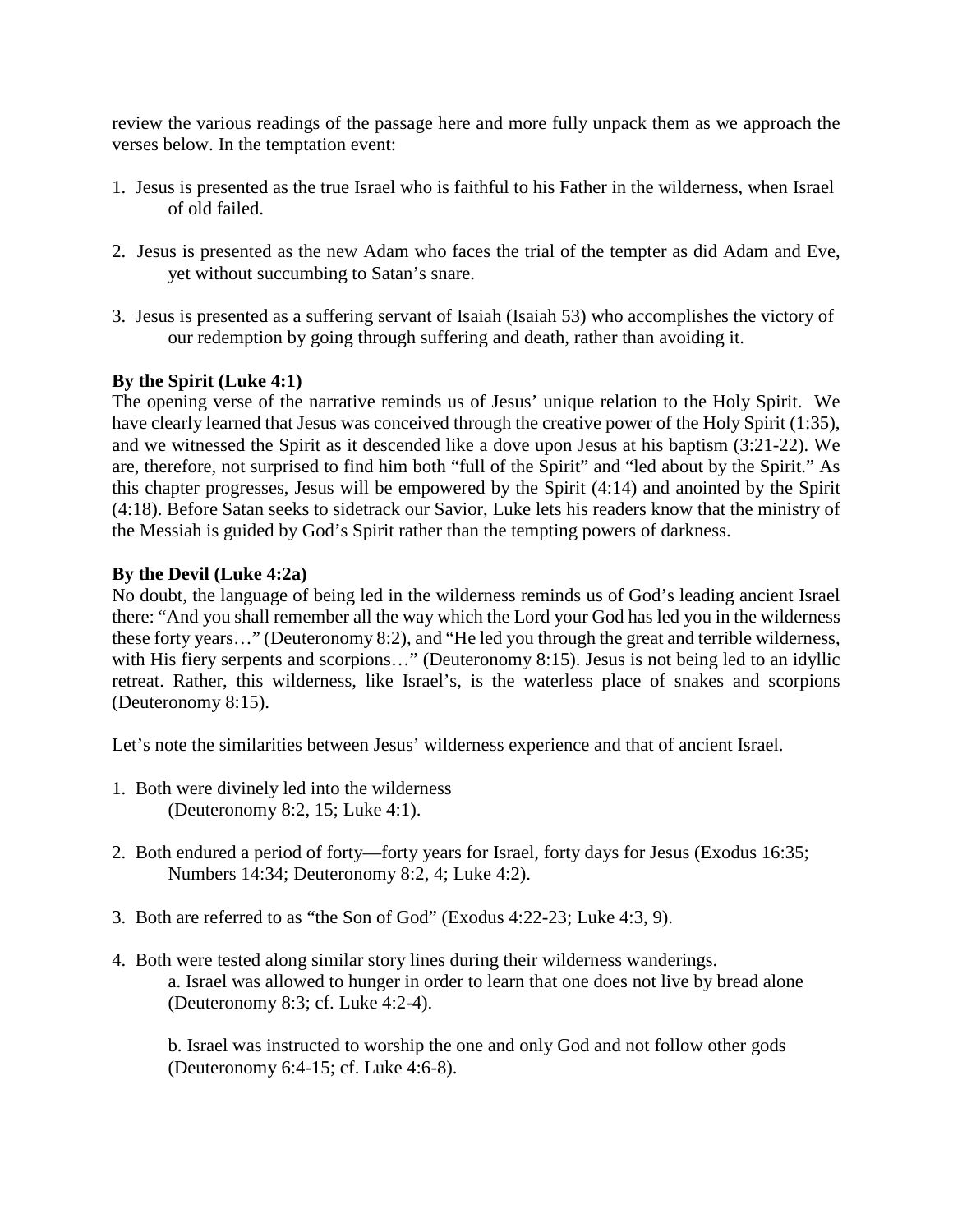c. Israel was told not to put the Lord God to the test (Exodus 17:1-3; Deuteronomy 6:16; cf. Luke 4:12).

Luke surely wants his reader to realize that while Israel utterly failed to be an obedient "son of God" (Exodus 17:1-7; Deuteronomy 9:6-29; cf. Acts 7:35, 39-43), Jesus—the true Son of God relives Israel's history of temptation in the wilderness and, yet, proves to be completely obedient. Most appropriately, Jesus' response to Satan's temptation comes from texts directly connected to the testing of Israel in the wilderness (Deuteronomy 6:13, 16; 8:3).

Luke identifies the tempter as "the devil" (*diabolos)* from which we get our word "diabolical." Despite modern attempts to dismiss the devil as just an "idea" and not a real "person," the Bible clearly presents the evil one as both actual and powerful. He tries to ruin the relationship between God and humanity, between Creator and creation (Genesis 3:1-7) and is best summed up as an enemy who comes to steal, kill, and destroy (John 10:10). While we must acknowledge both his existence and wily schemes, we should not give undue study to the demonic. To do so is to be drawn into the very web you wish to avoid. Karl Barth, a premier theologian of the twentieth century agreed: "Ask me no question about the demon, for I am not an authority on the subject! However, it is necessary for us to know that the devil exists, but then we must hasten away from him."

## **Turning Boulders to Bread (Luke 4:2b-3)**

Interestingly, Luke does not use the usual verb for "fasting." He simply tells us that Jesus "ate nothing" for forty days. We are reminded of Exodus 34:28 and Deuteronomy 9:9 when Moses "ate no bread and drank no water." Most likely, this was a season in Moses' life when Moses communed with God as he prepared to receive the law. In similar fashion, Jesus abstains from physical food to fully nourish himself spiritually for the kingdom mission, including the cross, which lies ahead on his journey to Jerusalem.

The real temptation encapsulated within the invitation to turn boulders to bread is an enticement for Jesus to selfishly attend to his own affairs and cease to see servanthood as part of his Sonship. At the core of the gospel is the expectation that the Son will suffer for the redemption of humanity. Of course, as the Son of God, Jesus could easily feed himself, as he will later miraculously feed five thousand (9:12)!

#### **Relying on More than Bread Alone (Luke 4:4)**

Jesus responds, "It is written, 'Man shall not live on bread alone'" (Deuteronomy 8:3a). Put plainly, Jesus' desire to follow God's path even takes precedence over the strongest desires to feed the flesh with food. Jesus has not just "missed a few meals." He is starving, on the brink of death from lack of nourishment. Michael Peel, in the British Medical Journal, cites well-documented studies reporting survivals of hunger strikers for 28, 36, 38, and, yes, 40 days. Jesus' physical weakness is hard to overestimate. He chooses to starve, in obedience, when he could have easily turned the boulders to bread.

#### **Accessing Glory (Luke 4:5-8)**

What makes the temptation of power so seemingly irresistible? Henri Nouwen reflects, "Maybe it is that power offers an easy substitute for the hard task of love. It seems easier to be God than to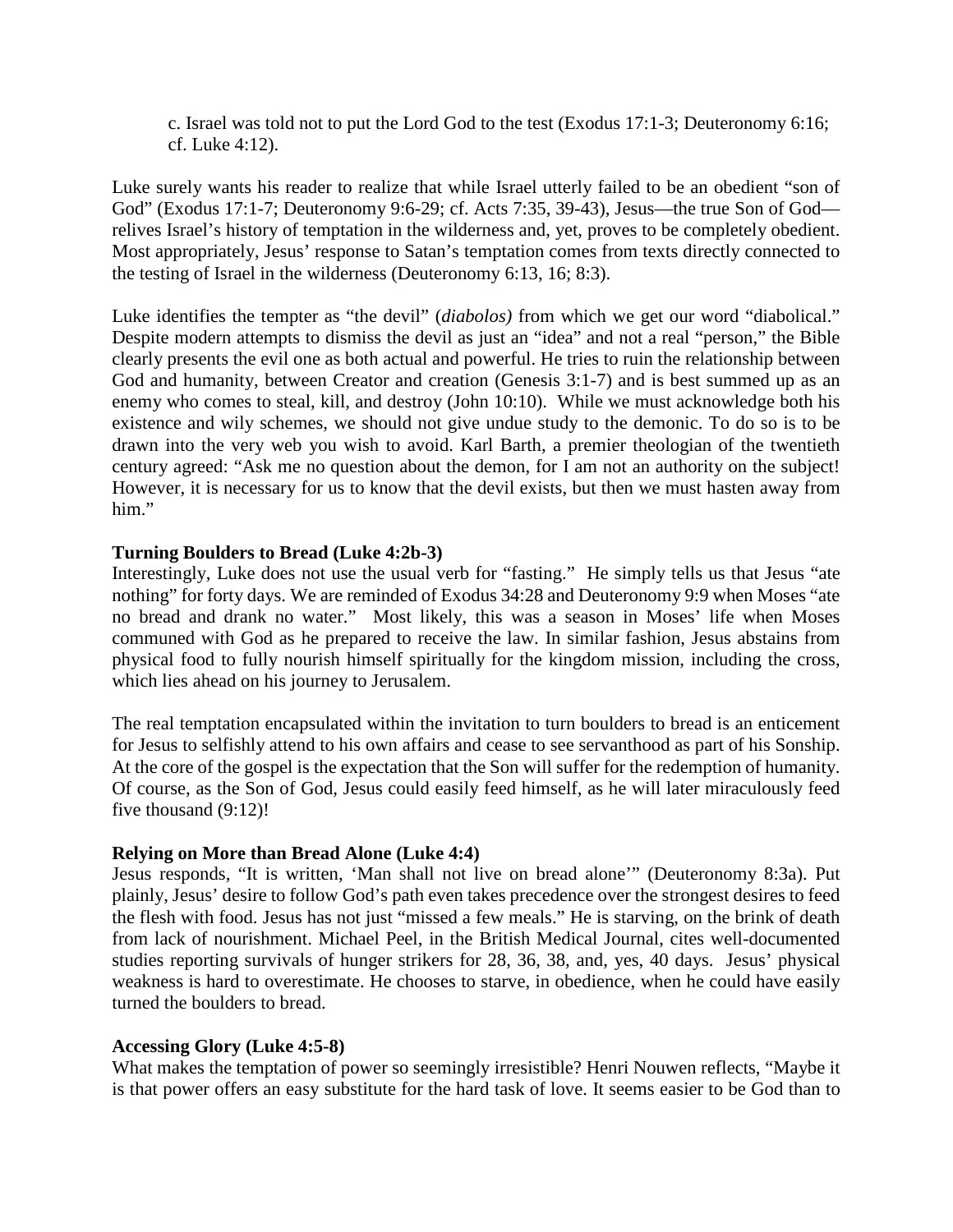love God, easier to control people than to love people, easier to own life than to love life. Jesus asks, 'Do you love me?' We ask, 'Can we sit at your right hand and your left hand in your Kingdom?' (Matthew 20:21)... We have been tempted to replace love with power."

Notice that Luke orders the temptations thusly: bread, worldly kingdoms, and the temple leap, while Matthew differs in the order of the last two: temple leap then worldly kingdoms (Matthew 4). This passage reminds us of Moses standing at the top of Pisgah, as the Lord shows him the whole Promised Land (Deuteronomy 34:1-4). The devil's deal includes giving Jesus nothing less than all the kingdoms of the world. The price? Jesus must switch camps from total allegiance to God to total allegiance to Satan by an act of worship.

The real temptation, once again, is to avoid God's planned journey for Jesus' glory—suffering and service. The angel Gabriel has already made clear that Jesus would rule and there would be no end to his kingdom (1:31-33). And Psalm 2:8 says of the Lord's Messiah, "Ask of Me, and I will surely give the nations as Your inheritance, and the very ends of the earth as Your possession." The devil, however, offers a "shabby substitute" to replace an "everlasting kingdom." While the devil pretends to have total possession of the world, he can only offer to Jesus what God has given to him (Revelation 13:7-8).

Jesus' response, Deuteronomy 6:13-15, recalls God's expectation that Israel is to worship God alone. Unlike Israel (God's son), Jesus (God's obedient Son) refuses to worship anyone other than God alone.

### **Testing God's Promises (Luke 4:9-12)**

Finally, the last temptation occurs on "the Pinnacle" (literally "wingtip") of the temple. Most likely, this is in reference to the pinnacle of a tower at the top of the royal colonnade that overlooked the deep ravine on the south side. The Jewish historian, Josephus, tells us the height of the tower was dizzying. At the heart of the last temptation is God's plan for Jesus to face death by crucifixion in Jerusalem (Luke 9:51; 13:32-33).

If Jesus wants to "play the scripture card," Satan now joins in the game. The devil reminds Jesus that the temple is a fortress, a place of God's protection, as he alludes to Psalm 91:1-2 and directly quotes Psalm 91:11-12. When Jesus does "leap" toward death by entering Jerusalem during the festival—despite the fact that the Jewish authorities are seeking to kill him—the angels do not protect him from death's fall (the cross). They, on the contrary, strengthen him for the struggle (Luke 22:43). Following the devil's logic, there would be no martyrs. But God preserves through death (Luke 21:16-19; 22:39-46), rather than from death.

#### **Waiting Until the Opportune Time (Luke 4:13)**

Jesus' victory over temptation reminds us of Adam's failure to be obedient. Luke, therefore, is presenting Jesus as a "New Adam" who fulfills, where the first Adam fails. Unlike the other Gospel writers, Luke traces Jesus' genealogy back to Adam, who is also called "the son of God" (Luke 3:38). How do the two Adams compare—Adam of the Old Testament and the "New Adam," Jesus?

1. Jesus obeys God; Adam yields to the tempter (Genesis 2:15-17; 3:1-6).